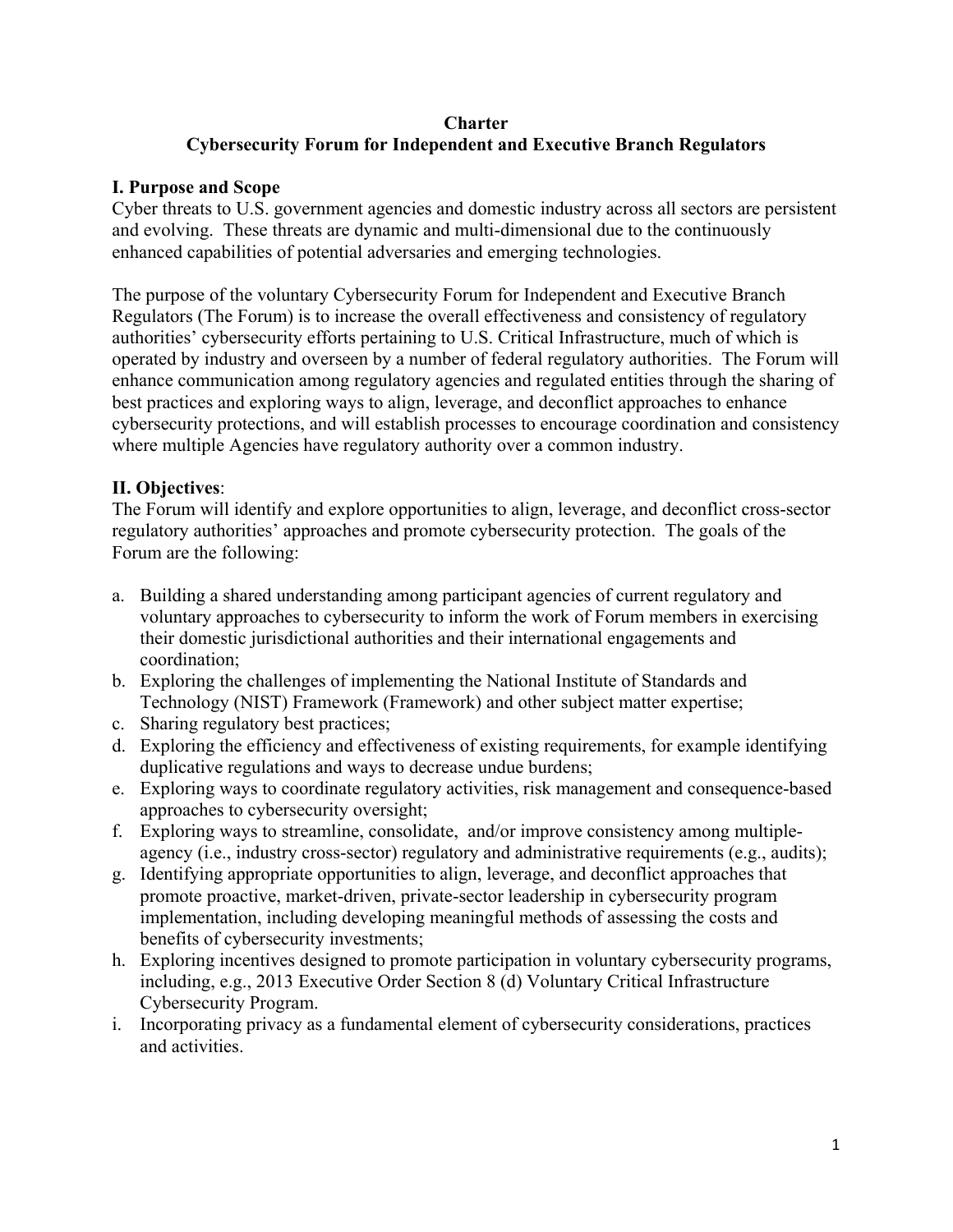j. Identifying and addressing shortfalls regarding cybersecurity threat and vulnerability information and situational awareness, particularly pertaining to interdependencies between different companies, services, or industry sectors.

# **IV. Membership**

The following independent regulators and Executive Branch entities are represented on the Forum at the Principal level:

- Nuclear Regulatory Commission (chair)
- Federal Communications Commission
- Federal Energy Regulatory Commission
- Securities and Exchange Commission
- Federal Trade Commission
- Federal Reserve Board
- Federal Financial Institutions Examination Council
- Financial and Banking Information Infrastructure Committee
- National Association of Insurance Commissioners
- Other Departments may participate as appropriate

The following organization serves as an Advisor to the Forum:

• NIST

### **V. Decision Making Process**

The Forum intends to use a collaborative, problem-solving approach in its work. The workgroup will strive for understanding among participating members. For administrative functions (agendas, meeting schedules, etc.) members will work by consensus. Consensus is defined as decisions that all participants can "live with."

### **VI. Working Groups**

As may be required, the Forum Chair, in close consultation with the Forum members, will establish working groups and designate the working group chairs.

### **VII. Staff-level Support**

Each of the member agencies will designate a senior staff member who will coordinate the activities and complete the work of the Forum and any associated working groups. The staff will ensure that meeting agendas and supporting materials are distributed at least one week prior to meetings and coordinate any conference calls. The staff will also prepare and provide summaries of key discussion points and any action items arising from discussions to Forum members. Subject matter experts from member agencies may participate in working groups, as needed; however, these individuals would not participate in Forum decision-making. Staff from the Chair's Agency will provide the administrative functions of the Forum.

### **VIII. Security**

In recognition of the sensitive nature of information surrounding cybersecurity, particularly involving system and component vulnerabilities, the Forum will consciously avoid discussions that involve National Security Information (as defined in Executive Order 13526) and